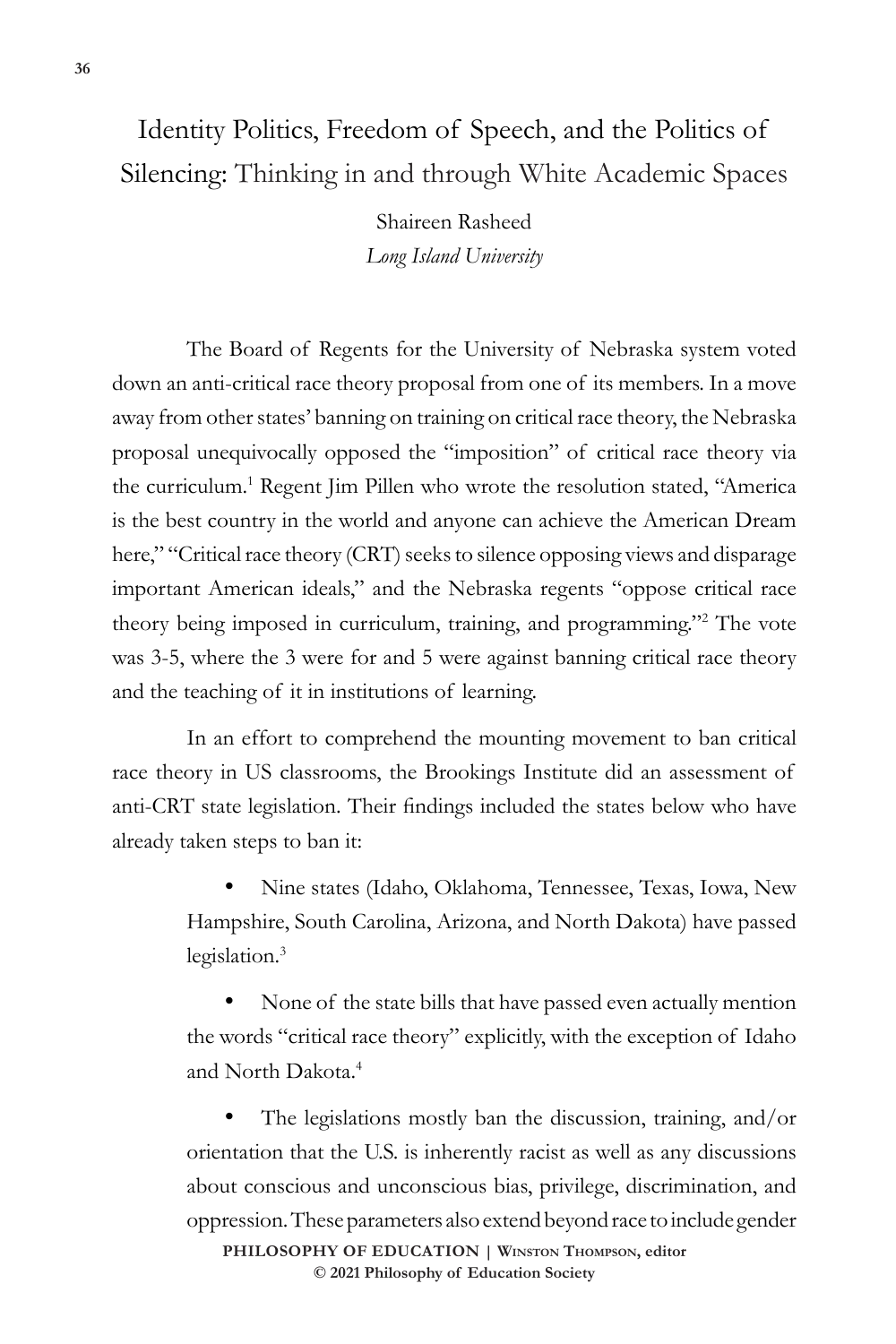lectures and discussions.<sup>5</sup>

State actors in Montana and South Dakota have denounced teaching concepts associated with CRT. The state school boards in Florida, Georgia, Utah, and Alabama introduced new guidelines barring CRT-related discussions. Local school boards in Georgia, North Carolina, Kentucky, and Virginia also criticized CRT.6

Politicians in Montana and South Dakota have denounced teaching concepts associated with CRT. School boards in states such as Florida, Georgia, and Utah have introduced new guidelines barring CRT-related discussions. Local school boards in North Carolina, Kentucky, and Virginia also criticized CRT.<sup>7</sup> Nearly twenty additional states have introduced or plan to introduce similar legislation, including many on Long Island, in my own home state of New York.

Laws and policies silencing teachers and professors from discussing race, gender, sexual orientation, and/or the history of colonialism in their classroom prevent educators from contextualizing the history of racism in the US landscape. Furthermore, as sociologist Victor Ray noted, "Making laws outlawing critical race theory confirms the point that racism is embedded in the law."<sup>8</sup> Danny Crawford, a republican representative from Athens, Alabama filed a bill to ban critical race theory in schools. The bill was filed six months before the start of the 2022 legislative session, coinciding with the Alabama Board of Education resolution related to "intellectual freedom," affecting how teachers approach racism and bias, and changes to the state's administrative code.<sup>9</sup>

By exploring the current politics of silencing under the banner of "free speech" in academic spaces and institutions of learning in the United States, my paper argues that it is crucial that as academics, educators, teachers, and pedagogues we create anti-racist pedagogies to combat discourses embedded in whiteness and privilege in the classrooms that further oppress some of our students and teachers. The overarching question I posit is how do we as teachers, through our pedagogy, ethically take on critics of identity politics while validating the experiences of some of our students? How do we as educators and academics begin to undo racism of current populous discourses through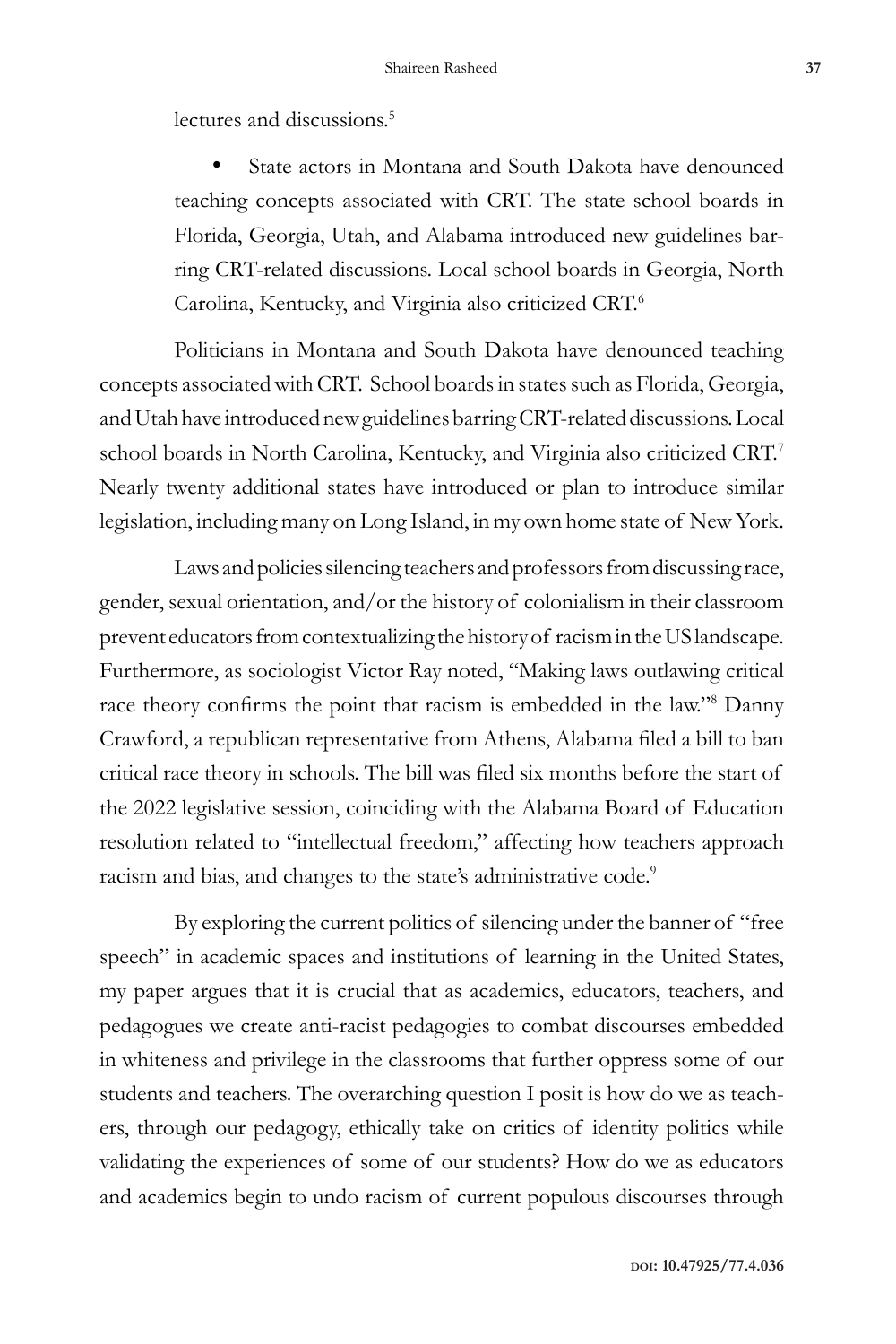the classroom experience? My paper explores some of these issues and suggests pedagogies to think through these questions.

HB 1775, a bill in Oklahoma banning any discussion of race, diversity, privilege, or whiteness, violates students' and educators' First Amendment right to learn and talk about race and gender, and also prevents students from having open conversations about our colonial history.10 The American Civil Liberties Union (ACLU), together with a group of students and educators, just filed a lawsuit challenging "Oklahoma classroom censorship bill." Donald Trump first proposed the idea of an executive order banning critical race theory by instructing federal agencies to identify and eliminate any contracts or spending that train employees in "critical race theory." The order instructed federal agencies to identify and eliminate any contracts or spending that train employees in "critical race theory," "white privilege," "or any other training or propaganda effort that teaches or suggests either that the United States is an inherently racist or evil country or that any race or ethnicity is inherently racist or evil."11

Effects of his ideological propaganda have had severe consequences across the country. Dr. James Whitfield, the first Black principal at Colleyville High School in Texas, was put on administrative leave after being accused of being an advocate of implementing critical race theory in the school's curriculum. Grapevine Colleyville Independent School District voted unanimously not to renew Whitfield's contract.<sup>12</sup>

In a similar move, four administrators and one teacher in the prestigious private school Sewickley Academy had been dismissed because of their commitment to a strategic diversity plan. The firings came after pressure from a parent group called the Sewickley Parents Organization. Using the free speech argument, the parent organization argued for a school "curriculum and culture free of ideological agenda, political bias, and social indoctrination."13

Trump's presidency has ignited an extensive array of articles, essays, and opinion pieces about the civility and importance of free speech that are the crux of American democracy. Backlash resulting from this view point has had chilling effects in academia. The latest example of this is that the MacArthur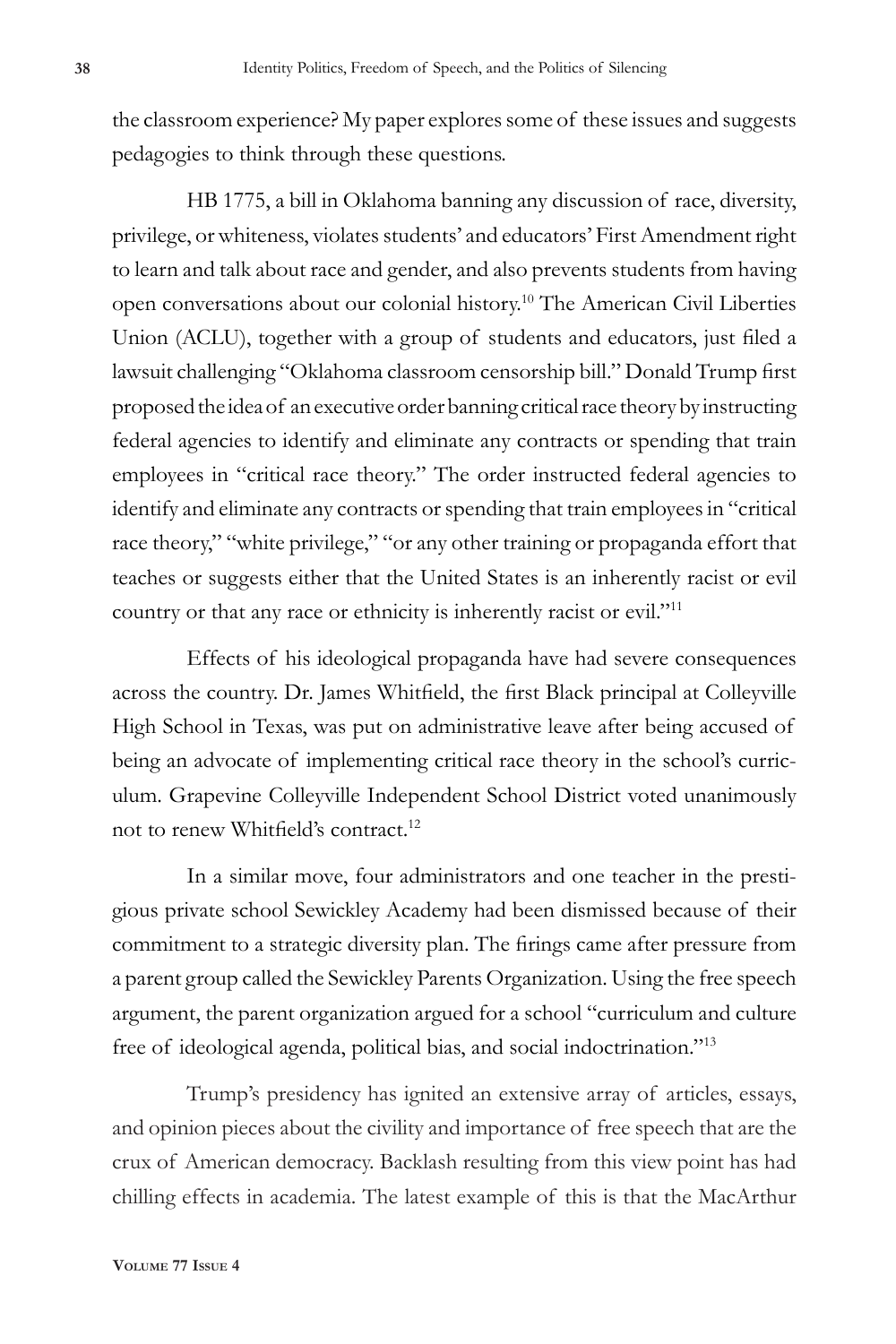fellow and the writer of the New York Times' 1619 Project, journalist Nikole Hannah-Jones, was originally denied tenure at University of North Carolina at Chapel Hill because of her work on critical race theory.14 In October of 2021 she was uninvited from a private school keynote lecture because the school administrators didn't want to alienate trustees who didn't look favorably upon critical race theory.15

Critiquing identity politics under the guise of free speech represents the latest assault efforts by the right to not censer hate speech on high schools and college campuses. In October of 2021, a Texas school district official told educators if they kept books about the Holocaust in their classrooms, they would have to also offer "opposing" viewpoints in order to comply with a new state law. The training came after the Carroll school board had reprimanded a fourth grade teacher after parents complained about a book on anti-racism in her class. And it followed the passage of a new Texas law that requires teachers who discuss "widely debated and currently controversial issues of public policy or social affairs" to examine the issues from diverse viewpoints without giving "deference to any one perspective."<sup>16</sup>

To discourage other universities from proactively taking a stand against hate speech by disinviting speakers who might instigate violence through their rhetoric, Trump signed an executive order in March of 2019 for the protection of free speech and threatened to withhold federal funding for public universities that regulated free speech on their campus. "Taxpayer dollars should not subsidize anti-First Amendment institutions," Trump said during a signing ceremony in the East Room of the White House. "Universities that want taxpayer dollars should promote free speech, not silence free speech," he said, adding that "if a college or university does not let you speak, we will not give them money."17 By previewing it in a speech to conservative activists and unveiling it while surrounded by conservative activists, Trump is signaling "that this administration's focus is on the free-speech rights of only some citizens—namely, conservatives," wrote a Miami law professor recently in The Washington Post.<sup>18</sup>

To be clear, the American Civil Liberties Union clearly states that the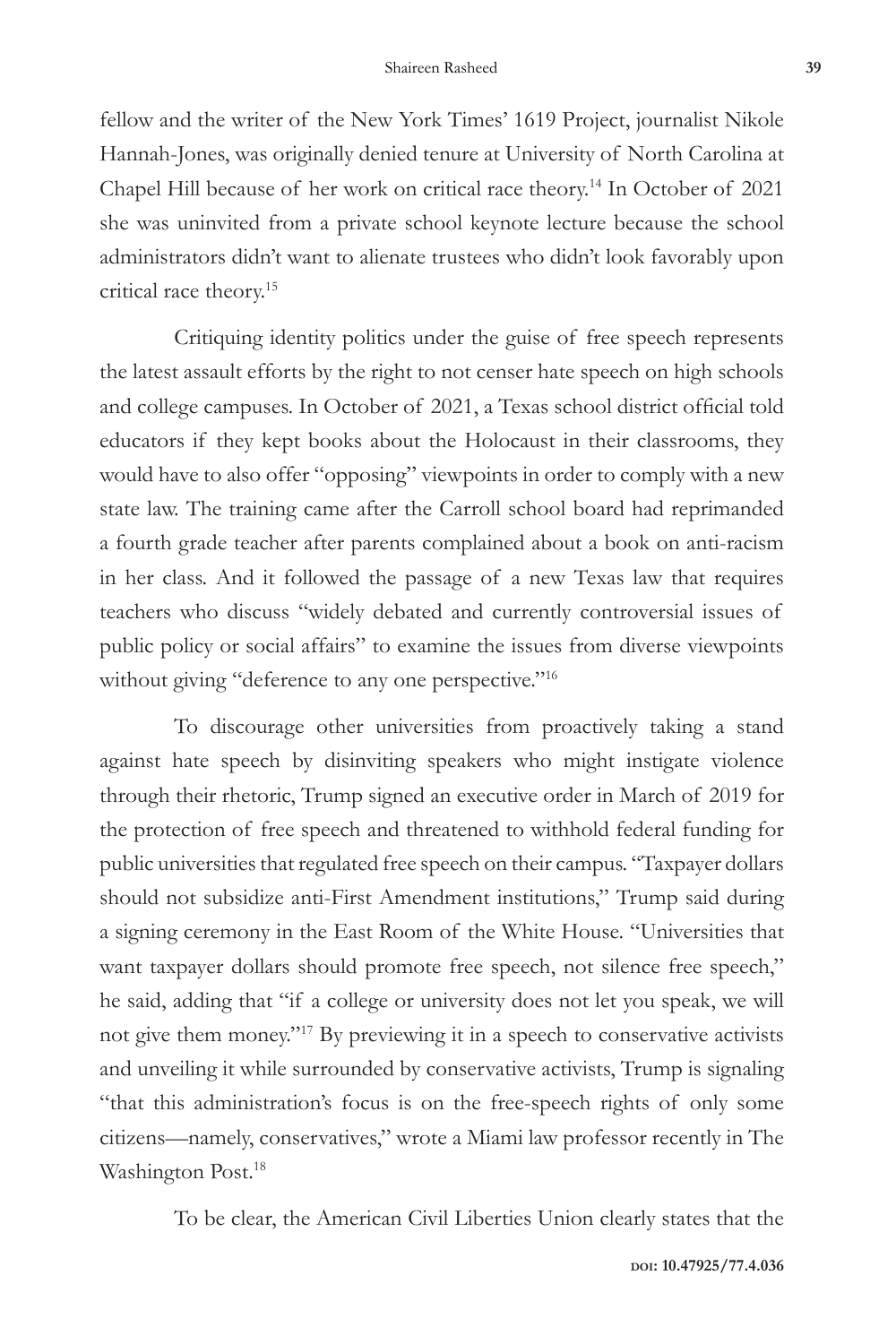First Amendment to the US Constitution does not protect behavior on campus that encourages targeted harassment or threats or that creates a pervasively hostile environment for vulnerable students. In *Brandenburg v. Ohio*, the Supreme Court held that the government cannot punish hate speech unless it intentionally and effectively provokes a crowd to carry out violent and unlawful action immediately. However, merely offensive or bigoted speech does not fit in that category, and determining when such speech and conduct crosses that line is assessed legally on a case-by-case basis. The First Amendment clearly protects speech regardless of how derogatory its content is. Moreover, public colleges that limit free speech are deemed in violation of the Constitution as it is viewed as government censorship.<sup>19</sup>

Jordan B. Peterson, clinical psychologist and a professor of psychology at the University of Toronto, *The New York Times* journalist David Brooke, and the Columbia University professor of political science Mark Lilla are three vocal contemporary conservative critics of identity politics, specifically in their critique of the alleged "snowflake culture" of students and their commitment to political correctness when it comes to issues of diversity and defending the rights of marginalized communities. Lilla, the author of, *The Once and Future Liberal: After Identity Politics*, wrote an op-ed in *The New York Times* titled "The End of Identity Liberalism," criticizing the celebration of our differences as a sign of our fractured democracy.<sup>20</sup> He makes a strong claim that by focusing on our similarities, as opposed to being preoccupied with our racial, gender, and sexual identity, we will somehow be able to govern better as a unified nation. He is of the belief that democracy is not mutually inclusive with identity politics and how marginalized and oppressed groups understand the world. He went so far as to fault Hillary Clinton for losing the 2016 presidential race against Donald Trump (who he is extremely critical of) because according to Lilla she lost the larger of America's role in global affairs and instead, as he stated, slipped into "the rhetoric of diversity, calling out explicitly to African-American, Latino, L.G.B.T., and women voters at every step."21

Lilla accused the left and similar progressive movements of indulging in a "moral panic" of identity preoccupied with venting about irrelevant issues.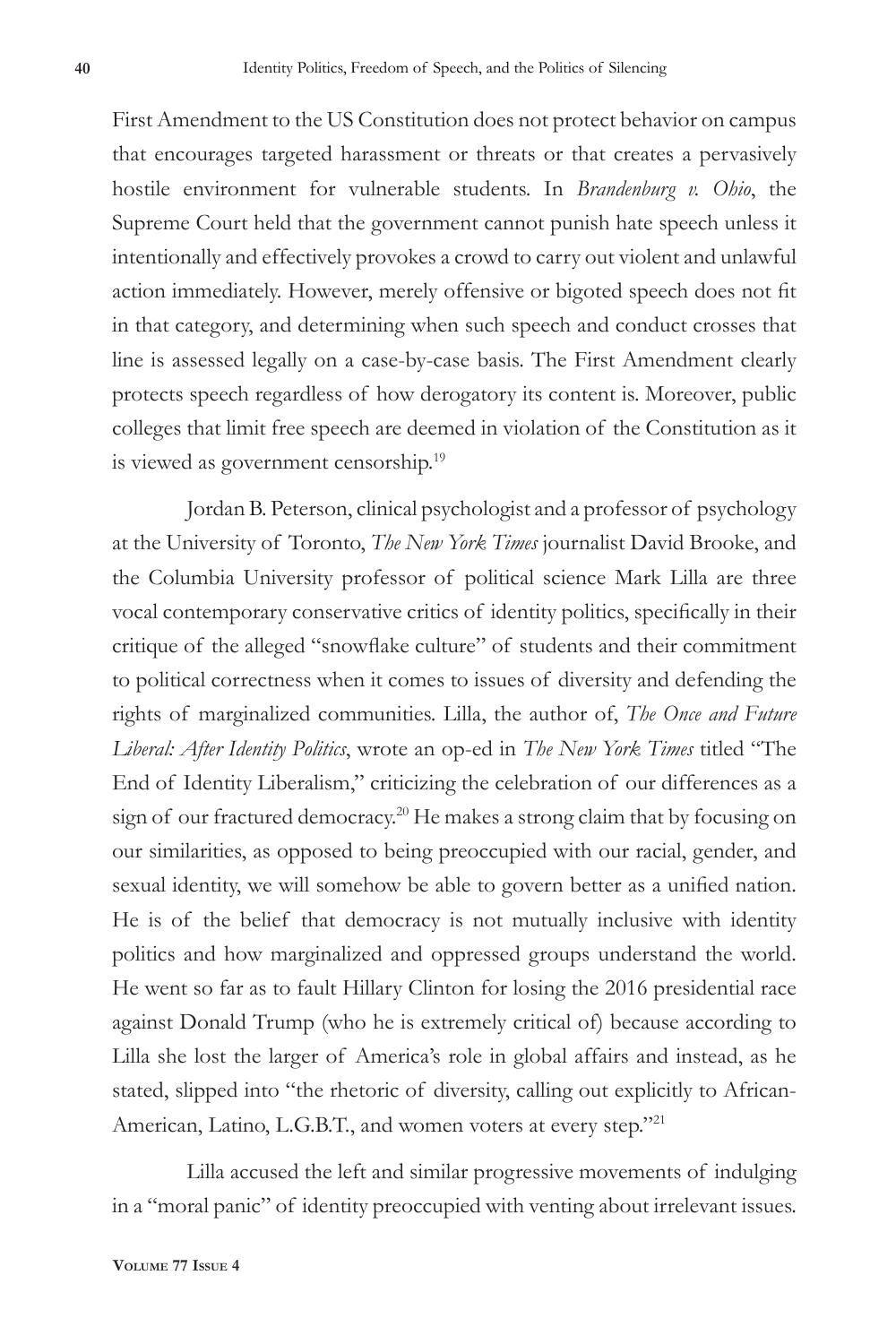He further argued that the snowflake culture of students on college campuses, who are preoccupied with issues of identity and diversity, has "shockingly little to say about such perennial questions as class, war, the economy, and the common good."22 Katherine Franke, a professor of law, also at Columbia University, wrote a scathing response to Lilla published in LA Review of Books and criticized him by saying:

> Lilla's op-ed makes an argument for the commonalities between Americans, arguing that we have to move on to a "postidentity liberalism," refocusing our attention away from identities to broader, more abstract ideas of "citizenship." "Narrower issues," like the right to choose a bathroom, according to Lilla should be worked on "quietly" and "sensitively" so as to not scare away potential allies. This argument, put simply, trivializes several generations of civil rights organizing in the service of breathing life into the dying corpse of political (neo)liberalism.23

Asad Haider's book *Mistaken Identity: Race and Class in the Age of Trump*  also critiques identity politics, especially how it played out during Trump's 2016 election.24 Unlike Lilla who centers his discussion on the Democratic Party, Haider correctly locates the origins of identity politics in the work of the Black lesbian feminist Combahee River Collective. He questions the role of identity politics in serving as a political platform agenda. In contrast to Lilla's and Peterson's rather condescending dismissals of identity politics as vulgar tribalism, Haider engages in a "genuinely immanent critique of identity; that is, he criticizes its contemporary practice on the basis of its own strongest theoretical self-understanding."25 Accordingly, Haider defines contemporary identity politics as the "neutralization of movements against racial oppression."26 Race based arguments supporting identity politics, according to him, remain trapped within the liberal-bourgeois institutions of the state and its laws.<sup>27</sup> In its limited critique of identity politics, *Mistaken Identity* does not acknowledge nor engage with a rich body of scholarship on race and racialization offered in the writings of Frantz Fanon, for example, in *Black Skins, White Masks*. 28 Instead, it draws on generalized, abstract theories of identity construction that separate the book's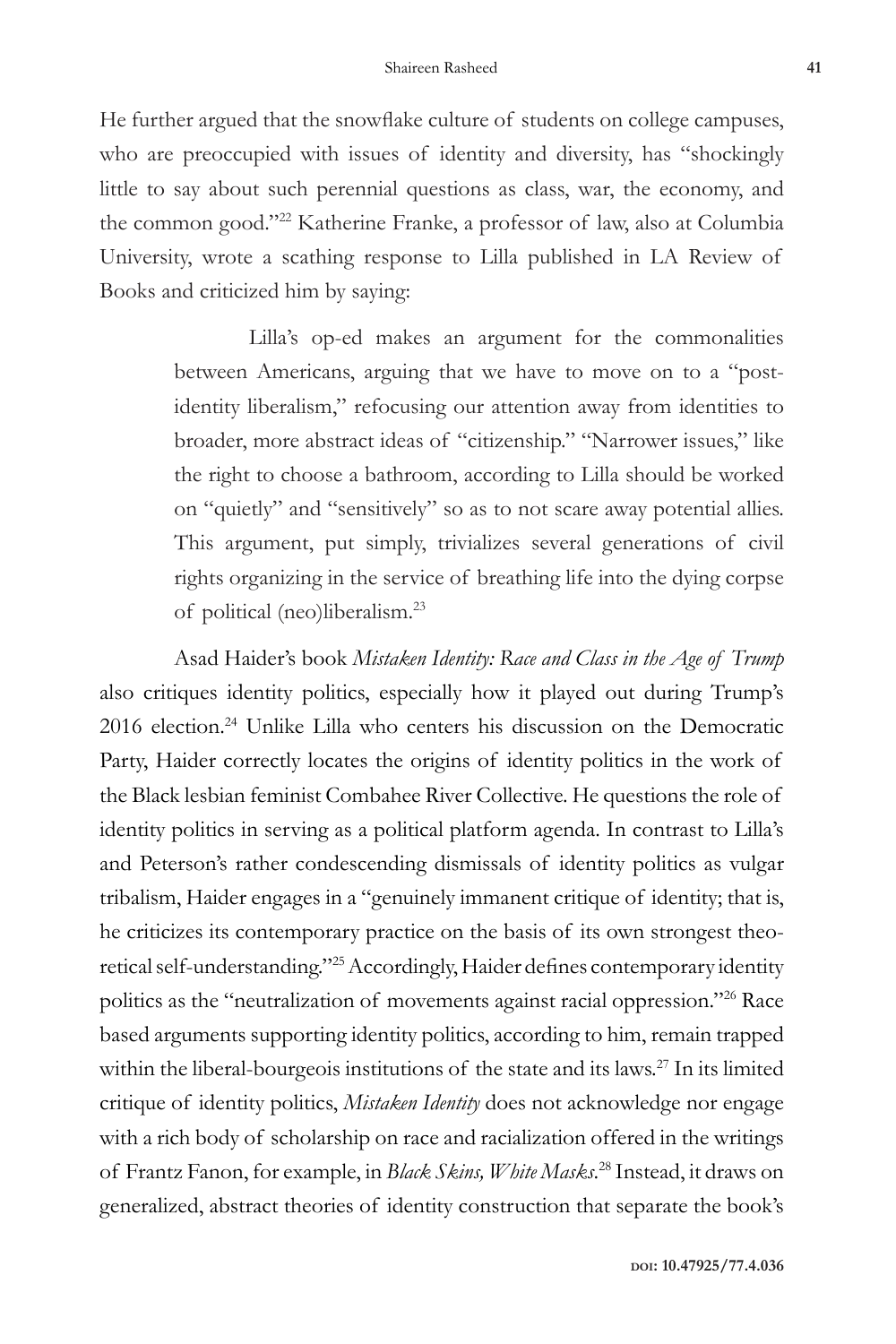argument from the factual details of history.29

In contrast to how identity politics is framed by the right as a limitation to free speech, identity politics in fact demands a robust ideology of inclusion and integration: to be respected, seen, and recognized as that identity, not in spite of it. Suzanna Danuta Walters, sociologist and the director of the Women's, Gender, and Sexuality Studies program at Northeastern University, in her essay "In Defense of Identity Politics," juxtaposed the importance of identity politics and intersectionality when she wrote, "Identity politics is where intersectionality lives. It is where coalition politics thrive."30 Walters explained how social movements that have been specifically built around social identities have been at the forefront of what is now termed *coalitional politics*, where marginalized communities come together to advocate around issues of social justice that impact them. Or, as the Combahee River Collective put it, "the most profound and politically most radical politics come directly out of our own identity."31 Walters further quoted political theorist Courtney Jung, agreeing with her when she noted, "All politics is identity politics."32

Whiteness has been normalized as the criteria by which to measure the "objectivity" and "neutralization" of experience. Concepts such as "objectivity," and "neutrality" are never questioned as political ideologies themselves. By relegating all differences and particularisms, such as religion, race, sex, class, and ethnicity, to the private sphere, liberalism supports the notions of the abstract public and the disembodied political subject. As a woman of color in academia, I find that identity polities reifies my experience as valid outside the value given to an epistemological framework, one that I am often excluded from. I would suggest that rather than an individualistic, rights-based model, as Haider argues, identity politics is based on a particular reified account of experience. To reiterate what Eva Ziarek claims, what I want to argue is that the political diversity of someone like myself—a women of color—cannot be affirmed without challenging the abstraction of the liberal citizenship.33 Consequently the task of identity politics in my own scholarship becomes one of transforming the institutional conditions of inequality and demanding the status of those who have been oppressed. I will illustrate with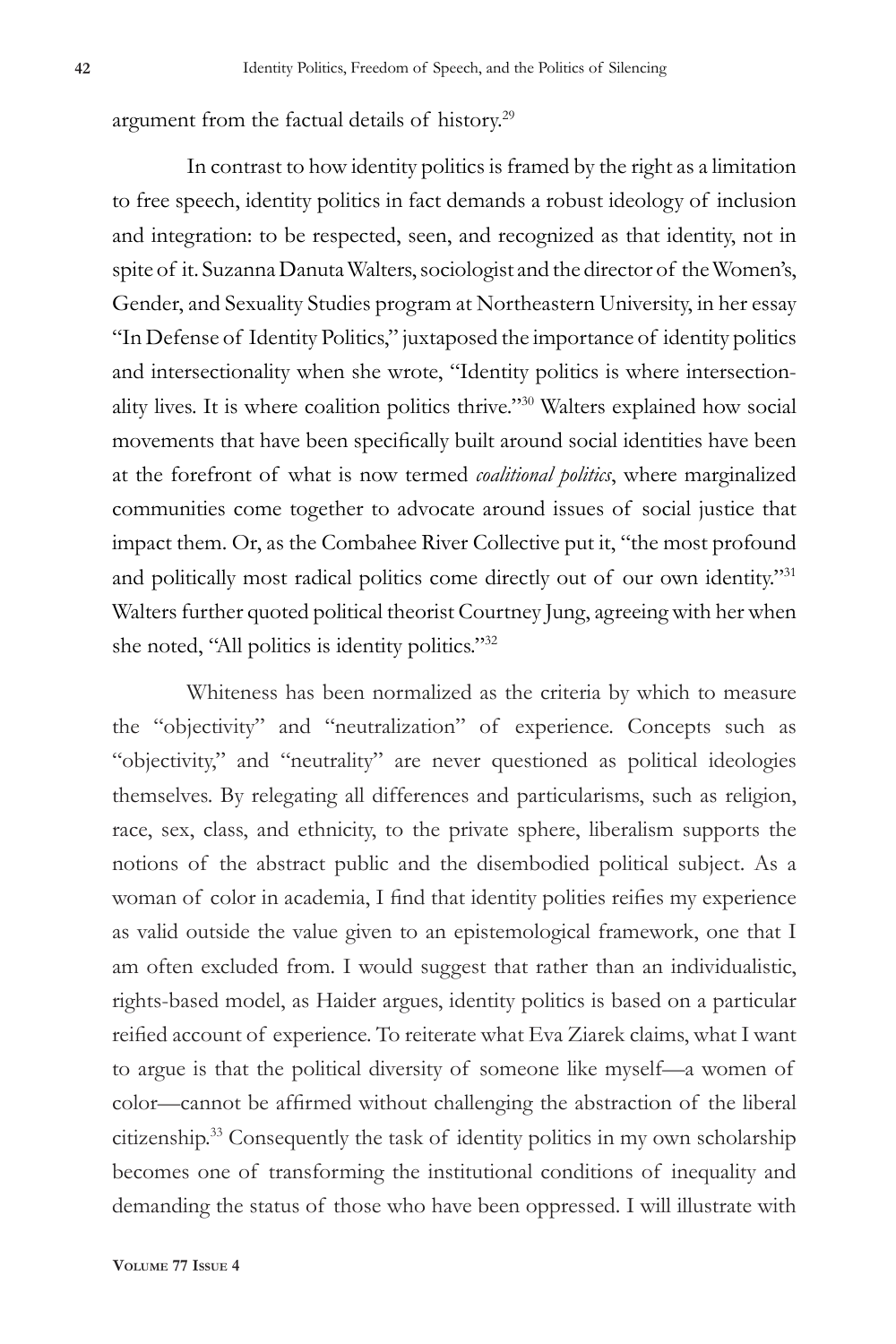a personal anecdote.

I had written an essay in *Huffington Post* and *The New York Times* on the Charlottesville incidence titled "Charlottesville and the Myth of the Neutral Classroom: Racial Literacy in Age of Trump."34 My piece articulated why, as academics, we cannot afford to be neutral in the classroom when it comes to issues of social justice that include xenophobia, hate, and rightwing propaganda. Triggered by my essay, a colleague invited me to engage in a dialogue with him at my university. His invitation took the form of a three-page single-spaced public email to me, copying the entire faculty at my university and articulating how he personally felt singled out and silenced by my essay as a white male. And in a "spirit of a civil Socratic dialogue," as he called it, he invited me to use the academic space for a public discussion on what he proposed were the benefits of the term "neutrality," taking issue with how I used it in my essay.

To me, this example highlighted the fact that when women, marginalized groups, and faculty of color like myself are solicited to engage in a debate in order to justify a certain viewpoint or an ideology, the existence and safety of the minority faculty is at stake. When I am asked to engage in a debate about whether a white supremacist can still be a kind person or whether I condone terrorism because I am Muslim, I am being asked to consider an opinion that questions not my worldview, but my worth.35

Maya Rupert, in a *Slate* article titled "I Am Done Debating Racism with the Devil," critiqued *The New York Times* columnist Bret Stephens' speech on his criticism of identity politics in a lecture he gave at the Lowy Institute Media Award dinner in Sydney, Australia, titled "The Dying Art of Disagreement."36 The speech, which was republished in the *Times*, provided an argument to engage in debating for its own sake and invoked the importance of playing the devil's advocate. Stephens argued that our reliance on identity politics is problematic as it perpetuates a culture of self-censorship when engaging in dialogue with certain groups that might get offended at the offensive nature of the discourse. Instead, Stephens suggests that the way to address these issues is to "grant your adversary moral respect; give him the intellectual benefit of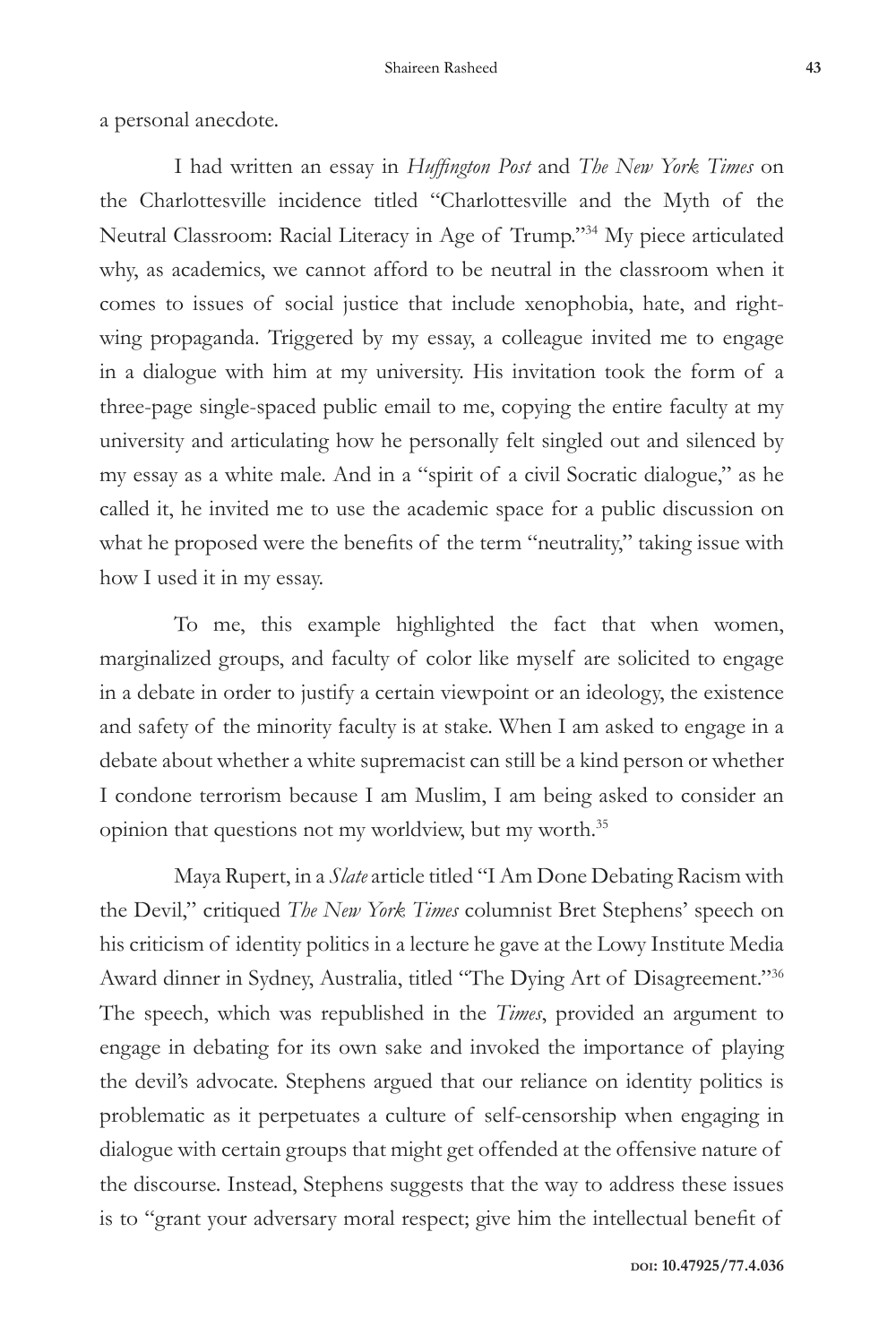doubt; have sympathy for his motives and participate empathically with his line of reasoning."37

Rupert went on to explain how this invitation on behalf of white people to encourage people of color to engage in these discussions is extremely problematic because "debating isn't an ideology; it's a methodology. We debate to get to a truth, not for its own sake."<sup>38</sup> When racism is treated as a disagreement regarding two contradictory yet reasonable viewpoints, it underscores the harm that is perpetuated against people of color. By engaging in these debates, white people, Rupert states:

> are insisting that people of color engage in an intellectual exercise in order to justify our own existence and safety—a task that is at once disingenuous on the part of white people and emotionally strenuous for those of us forced to entertain it.<sup>39</sup>

That is why, as Rupert claimed, "Stephens' strategy falls apart here—I can't grant 'moral respect' or have empathy for a line of reasoning that, when its conclusion is reached, denies respect or empathy to me."40

The journalist and philosopher Tariq Khan points out that the concept of freedom of speech was originally used to protect the marginalized from repression by the powerful, but is actually much more often turned the other way around, instrumentalized to secure even further platforms for oppressors while the oppressed, and their critiques of their oppressors, continue to be left out of the discussion or silenced altogether.<sup>41</sup> "The freedom to offend the powerful," writes Jelani Cobb, "is confused with the freedom to bully the relatively disempowered."42

Feminist historian Joan Scott has argued that the war on political correctness is actually a war on multiculturalism and a robust politics of inclusion. In her book *Knowledge, Power, and Academic Freedom*, Scott discusses the role of civility and free speech as a way of silencing marginalized voices in academia. She explores how a lack of civility, the failure to take into account the feelings of those who may be hurt or made uncomfortable by one's remarks, comments, ideas, or political opinions, has now become the grounds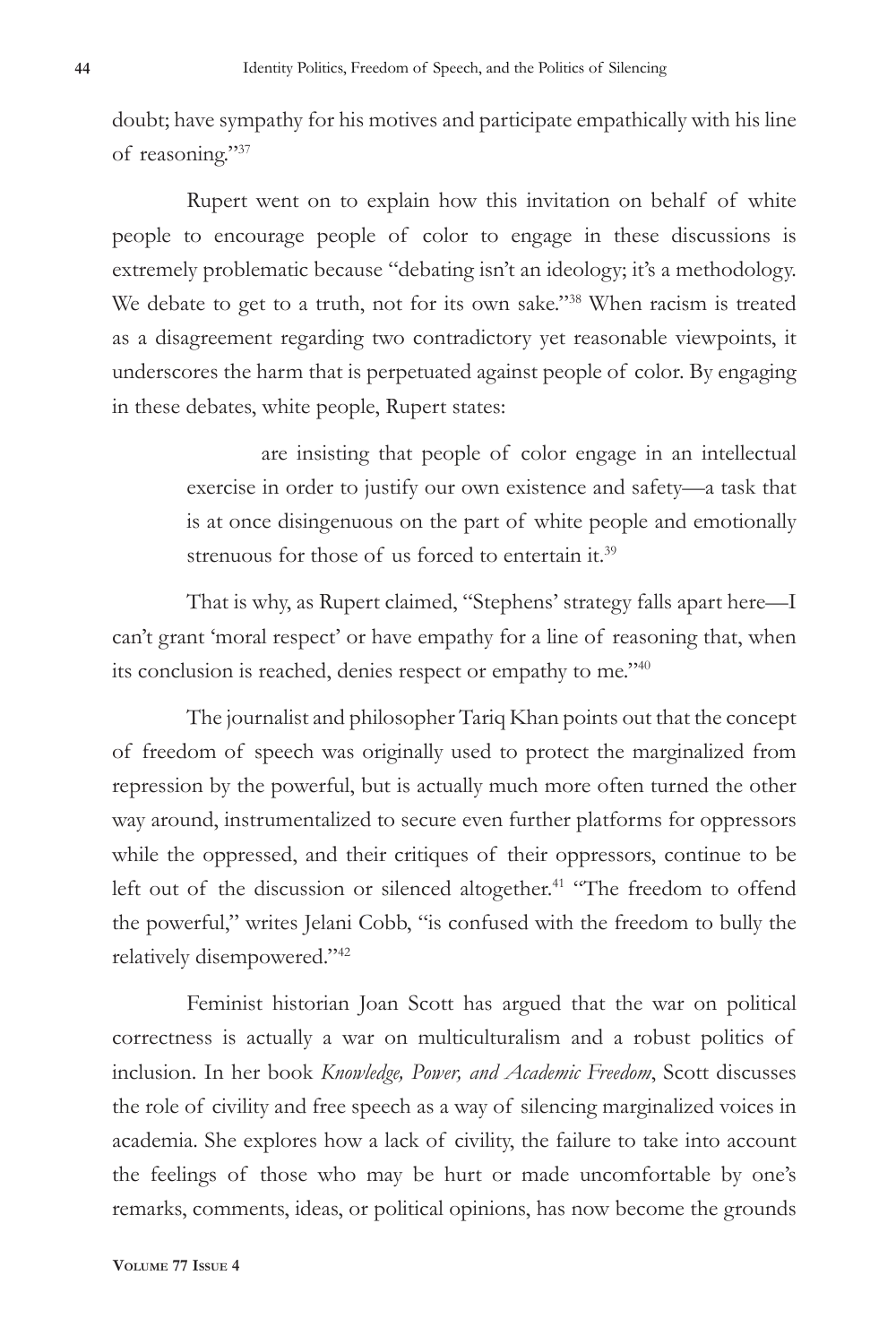for censoring faculty in universities all over the country and for firing faculty who have been accused of some form of "incivility" or verbal harassment.<sup>43</sup> Cris Mayo's essay "Civility and Its Discontents: Sexuality, Race, and Lure of the Beautiful Manners'' asserts that occasional incivility brings necessary attention to problematic social relations and is a "precondition for democratic decision making."<sup>44</sup> To quote Mayo:

> Incivility as I conceive of it is not a blatant disregard for the feelings of people, but rather a way to remind all in an encounter that there is historical and political background that structures their perceptions and interactions. I am not making a claim that we should turn to discomfort for discomfort's sake but rather that in approaching questions of bias, diversity, and difference through the manufacture of "safe spaces," we may neglect examining for whom those spaces are safe and why. Further, we may neglect the potential for disruption of patterns of dominance and comfort to bring students, teachers, and community members into a more public, contentious, political relationship.45

Echoing Mayo's concerns, bell hooks at her New School University seminar in 2014 made a deliberate conceptual shift advocating from safe space to brave space in spaces of learning. As a way of conclusion, I want to argue for a pedagogy that gives students an epistemological lens to dismantle institutional, social, and structural laws and policies that perpetuate racism and its intersection with gender, sex, and class. Maxine Greene's and Paulo Freire's concepts of action, as they relate to such a pedagogy, are important when discussing a decolonial framework.<sup>46</sup> Both suggested a view of empowerment in which learning becomes the basis for challenging historical social practices that produce symbolic and real violence and make some students voiceless and thus powerless.<sup>47</sup>

Students in predominantly white universities should be taught to recognize the particularity of their own perspective, including the ways in which their ethno-racial and cultural identities help shape those perspectives. In the article "White Double Consciousness," Barbara Seidl and Stephen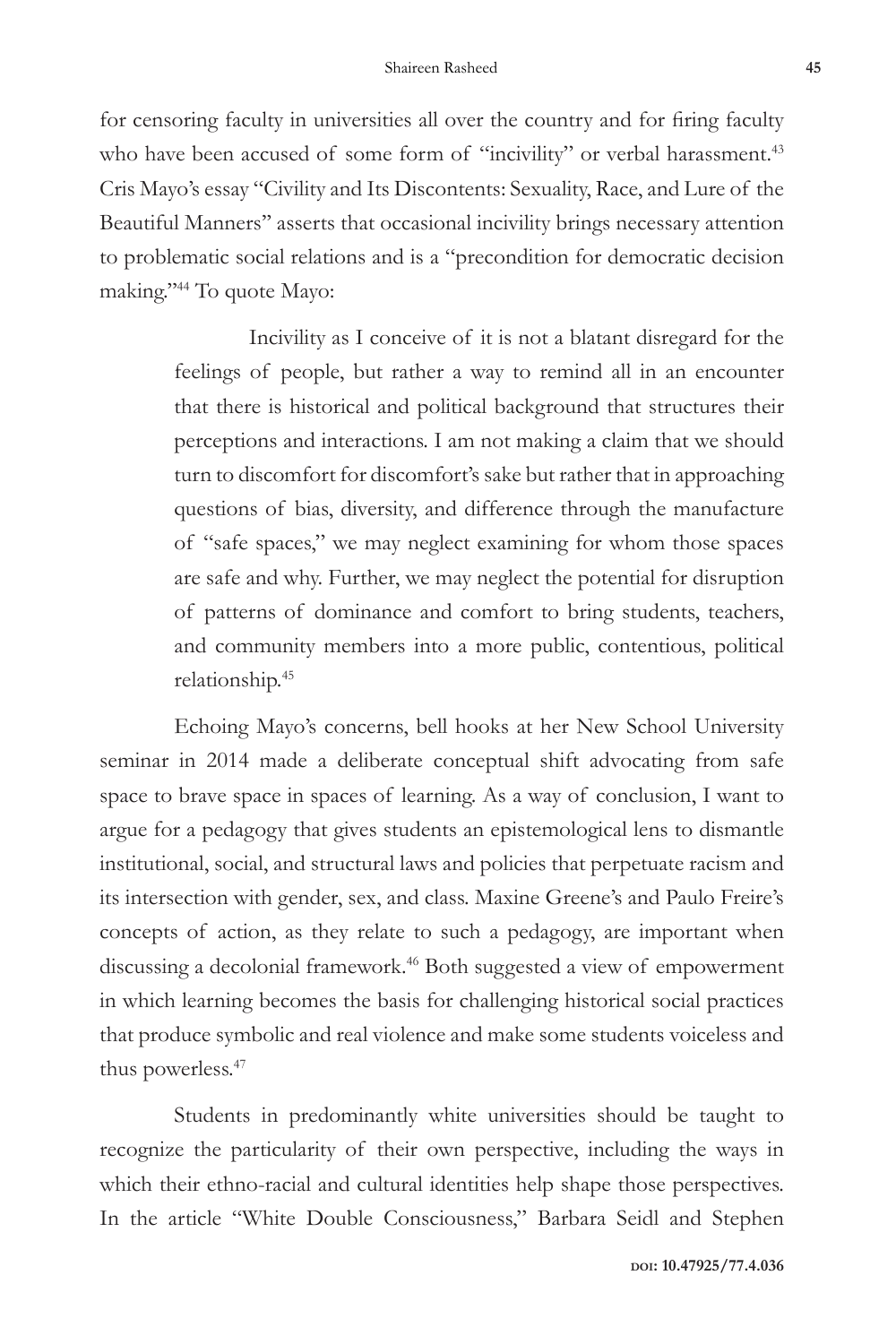Hancock introduce the concept of a double image, which they argue is central to the development of a mature, antiracist identity for white people.<sup>48</sup> This is what W.E.B. Du Bois spoke of in his book *The Souls of Black Folks* when he said, "the sense of looking at one's self through the eyes of others."49 Double consciousness, as an epistemological lens, allows one to see themselves from outside the veil—starring at oneself through a racist gaze, perceiving and internalizing what white people really think of them. This awareness provides one with the tools and knowledge of how to survive in white spaces, simultaneously forcing them to decipher their actions from an oppressive stance.<sup>50</sup>

Similar to Du Bois's concept of double consciousness, double image is an awareness that gives white people an understanding of how they are seen and raced by others, particularly people of color. Drawing on eight years as antiracist teacher educators, Seidl and Hancock demonstrate how white preservice teachers in a cross-cultural internship begin to develop a double image, discuss the obstacles they come across, and propose pedagogies that can assist them in this process.

George Yancy in his work explains this double image as a way of "being ambushed" in new ways. According to him whites need to respectfully position themselves in relation to people of color such that whites will learn to expect to be ambushed, to be open to it.<sup>51</sup> Inherent in the ambush experience is the possibility of fissure and suspension, a counter-hailing for anti-racist action. According to Yancy, the "fissuring whiteness involves a white double consciousness, through maintaining a self-reflexive posture to guard against a sense of white 'ontological expansionism."<sup>52</sup>

For me, the task is to build upon teaching the 1619 Project about the history of slavery, contextualizing the role of Black activism and scholarship that shows how racism operates to shape the surfaces of bodies and worlds. I am not saying that understanding racism will necessarily make our white students non-racist or even anti-racist. But engaging in a double consciousness pedagogy provides students with tools to use the curriculum and the classroom as a site of social, political, ethnographic, and gendered inquiry.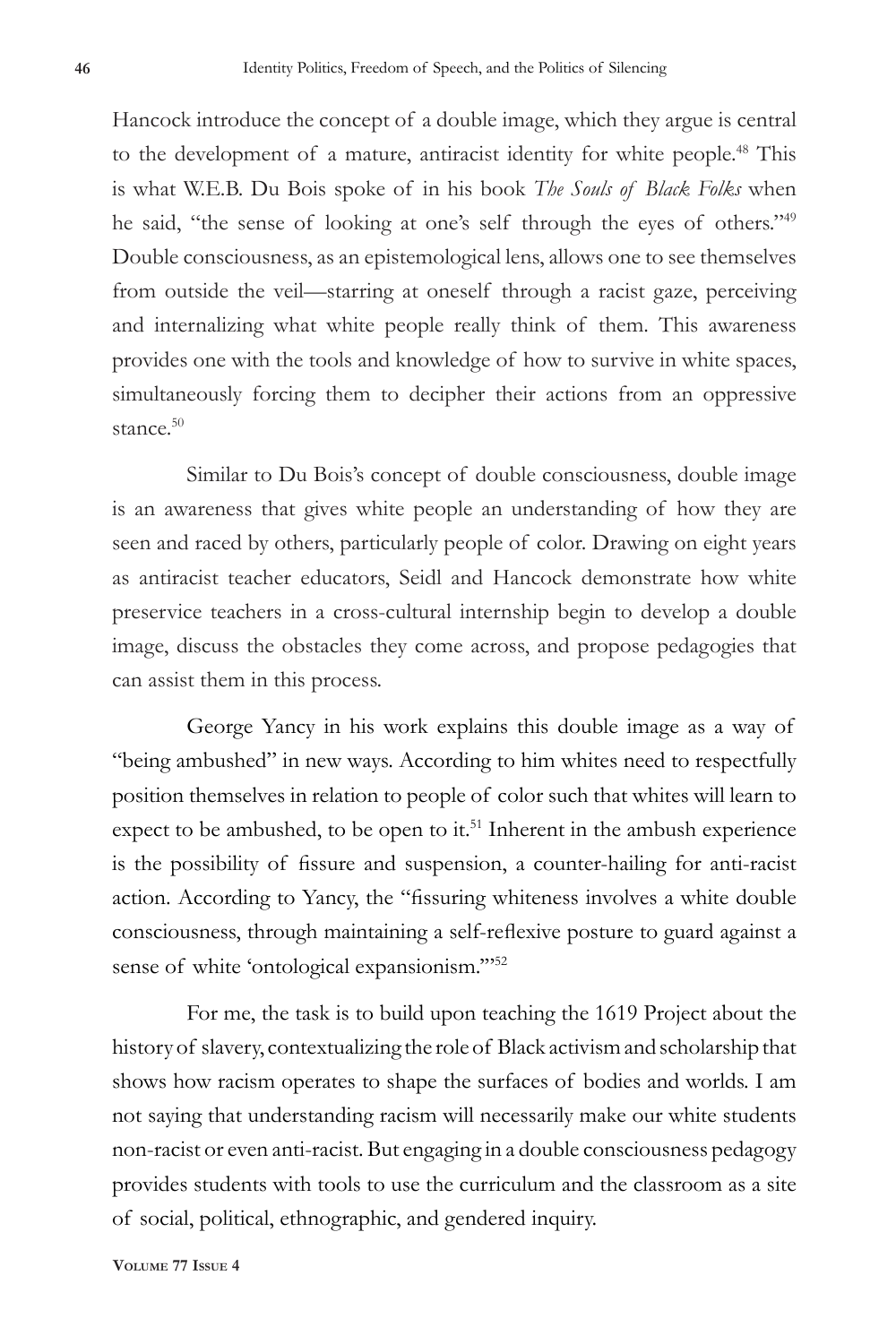1 Colleen Flaherty, "Win for Academics in Nebraska," *Inside Higher Education*, August 16, 2021, https://www.insidehighered.com/news/2021/08/16/ win-academic-freedom-nebraska .

2 Flaherty, "Win for Academics in Nebraska."

3 Rashawn Ray and Alexandra Gibbons, "Why Are States Banning Critical Race Theory?" *Brookings,* November 2021, https://www.brookings.edu/ blog/fixgov/2021/07/02/why-are-states-banning-critical-race-theory/.

4 Ray and Gibbons, "Why Are States Banning Critical Race Theory?"

5 Ray and Gibbons, "Why Are States Banning Critical Race Theory?"

6 Ray and Gibbons, "Why Are States Banning Critical Race Theory?"

7 Ray and Gibbons, "Why Are States Banning Critical Race Theory?"

8 Victor Ray, Twitter Post, June 11, 2021, 3:44 PM, https://twitter.com/victorerikray/status/1403437961367240711?s=12.

9 Trisha Powell Crain, "Alabama Lawmaker Wants Teachers Fired if They Teach Critical Race Theory,"

*al.com*, July 20, 2021, https://www.al.com/news/2021/07/alabama-lawmaker-wants-teachers-fired-if-they-teach-critical-race-theory.html.

10 Emerson Sykes and Sarah Hinger, "State Lawmakers Are Trying to Ban Talk About Race in Schools," *ACLU*, May 14, 2021, https://www. aclu.org/news/free-speech/state-lawmakers-are-trying-to-ban-talkabout-race-in-schools/?initms\_aff=nat&initms\_chan=soc&utm\_medium=soc&initms=210517\_blog\_tw&utm\_source=tw&utm\_campaign=&utm\_content=210517\_freespeech\_blog&ms\_aff=nat&ms\_ chan=soc&ms=210517\_blog\_tw.

11 Sykes and Hinger, "State Lawmakers Are Trying to Ban."

12 Sykes and Hinger, "State Lawmakers Are Trying to Ban."

13 Crain, "Alabama Lawmaker Wants Teachers Fired."

14 Thomas Moore, "UNC-Chapel Hill Denies Tenure to 1619 Project Author Nikole Hannah-Jones," *The Hill,* May 19, 2021, https://thehill.com/ homenews/media/554439-unc-chapel-hill-denies-tenure-to-1619-projectauthor-nikole-hannah-jones.

15 Amanda Kaufman, "Concord's Middlesex School Invited Nikole Han-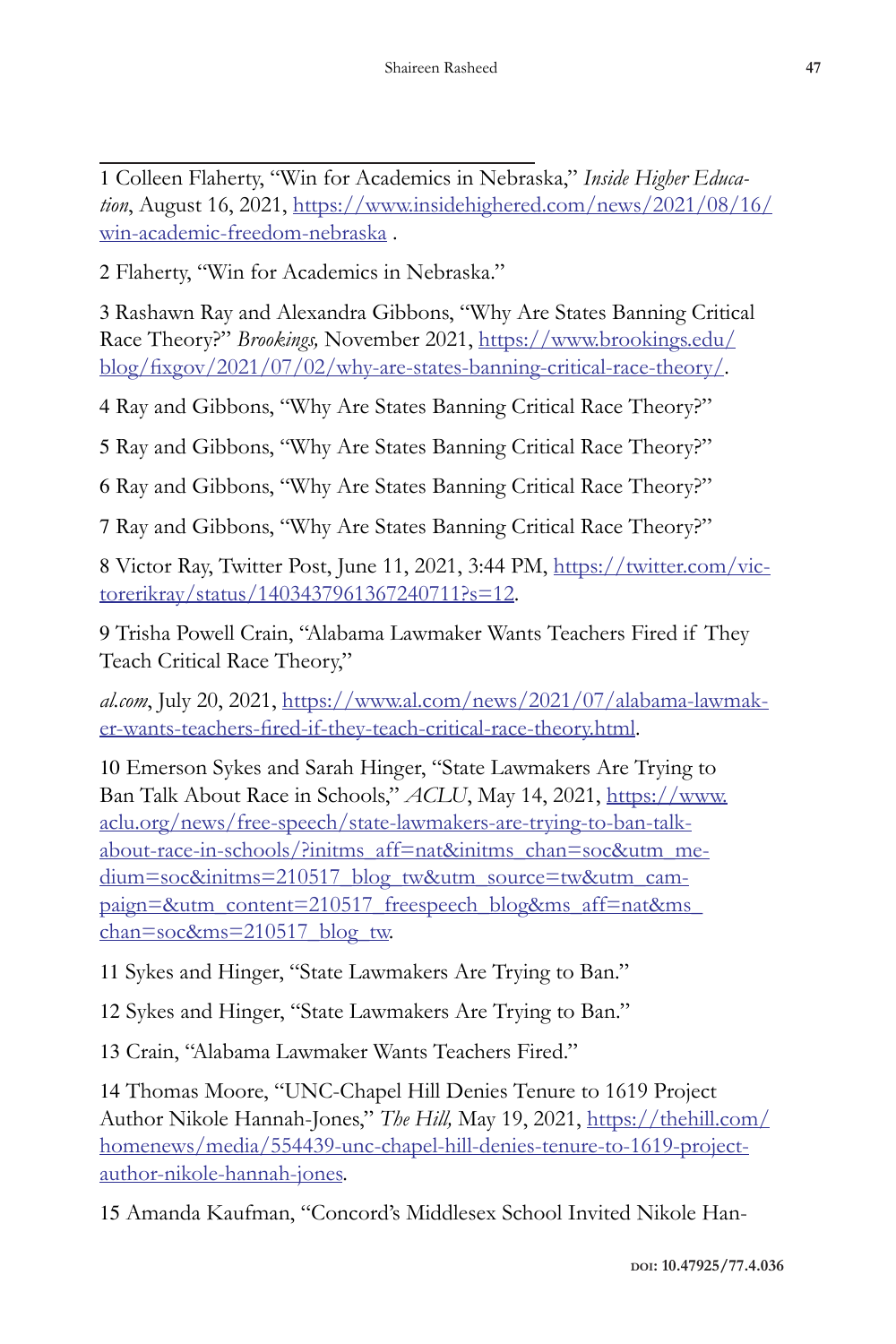nah-Jones to Speak During Black History Month. Then Canceled It," *The Boston Globe,* October 20, 2021, https://www.msn.com/en-us/news/us/concord-s-middlesex-school-invited-nikole-hannah-jones-to-speak-during-blackhistory-month-then-canceled-it/ar-AAPIs8N?ocid=uxbndlbing.

16 Mike Hixenbaugh and Antonia Hylton, "Southlake School Leader Tells Teachers to Balance Holocaust Books with 'Opposing' Views," *NBC News,*  October 14, 2021, https://www.nbcnews.com/news/us-news/southlake-texas-holocaust-books-schools-rcna2965.

17 Adam Harris, "Trump Redundant Executive Order on Campus Free Speech," *The Atlantic*, March 21, 2019, https://www.theatlantic.com/ education/archive/2019/03/trump-signs-executive-order-campus-freespeech/585484/.

18Caroline Corbin, "Trump's Executive Order on Free Speech is Remarkably Thin — But a Signal to the Right," *The Washington Post,* March 25, 2019, https://www.washingtonpost.com/outlook/2019/03/25/trumps-executiveorder-free-speech-is-remarkably-thin-signal-right/.

19 "Speech on Campus," *ACLU*, https://www.aclu.org/other/speech-campus.

20 Mark Lilla, *The Once and Future Liberal: After Identity Politics* (New York: Harper Collins, 2017); Mark Lilla, "The End of Identity Liberalism," *The New York Times*, November 18, 2016, https://www.nytimes.com/2016/11/20/ opinion/sunday/the-end-of-identity-liberalism.html.

21 Lilla, "The End of Identity Liberalism."

22 Lilla, "The End of Identity Liberalism."

23 Katherine Franke, "Making White Supremacy Respectable Again," *BLARB/Blog L.A. Review of Books*, November 21, 2016, http://blog.lareviewofbooks.org/essays/making-white-supremacy-respectable/.

24 Asad Haider, *Mistaken Identity: Race and Class in the Age of Trump* (New York: Verso Books, 2018).

25 Samir Gandesha, "Insurgent Universality," *Portside*, September 11, 2019, https://portside.org/2019-09-11/insurgent-universality.

26 Haider, *Mistaken Identity*, 12.

27 Haider, *Mistaken Identity.*

28 Gandesha, "Insurgent Universality."

29 Frantz Fanon, *Black Skins, White Masks,* trans. Charles Lam Markmann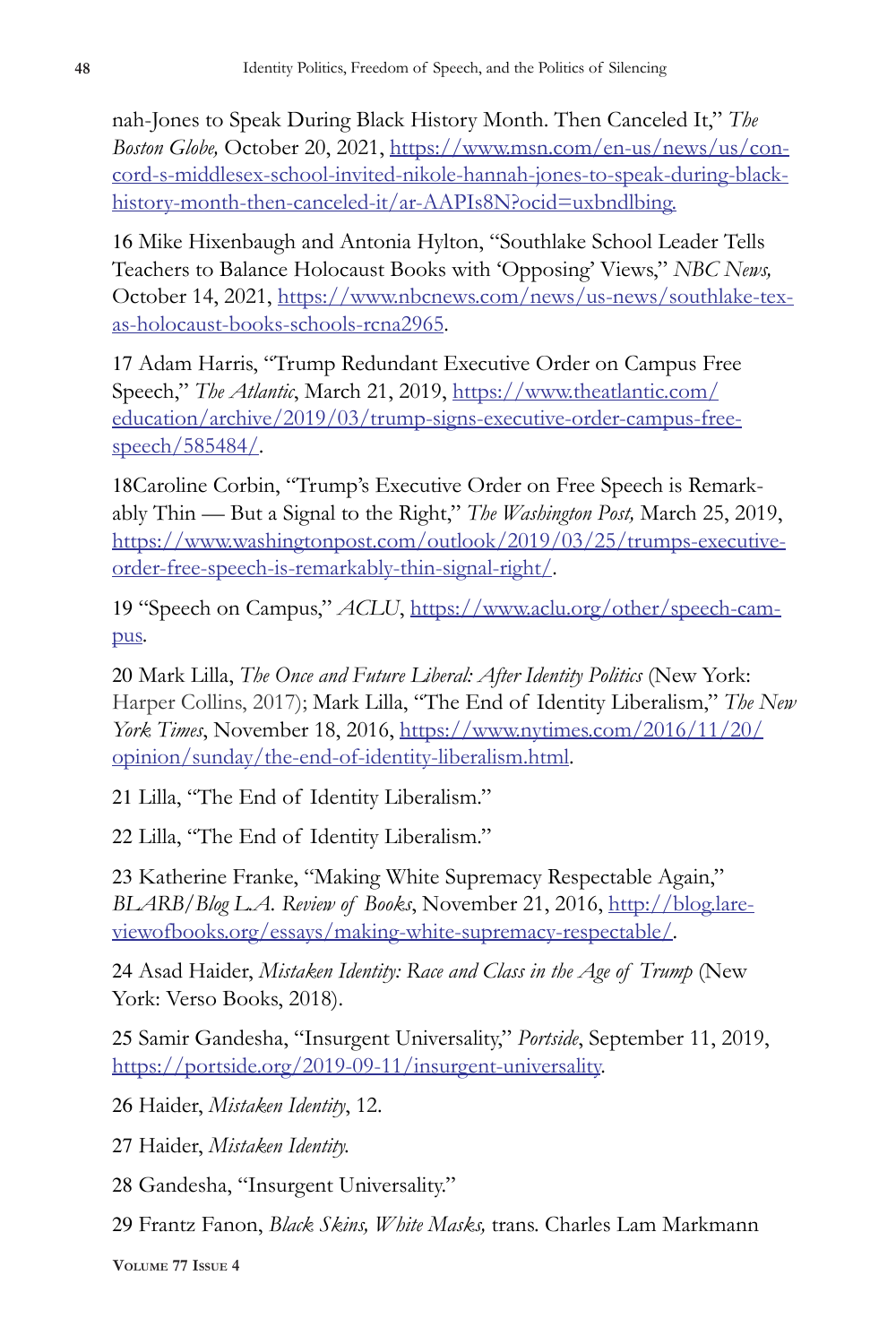(New York: Grove Press, 1967).

30 Suzanna Danuta Walters, "In Defense of Identity Politics," *Signs* 43, no. 2 (2018), 482.

31 Combahee River Collective, "The Combahee River Collective Statement," (Zillah Eisenstein, 1978), https://pocatech.org/sites/default/files/digital\_resources/The%20Combahee%20River%20Collective%20Statement.pdf.

32 Courtney Jung, "Why Liberals Should Value 'Identity Politics,'" *Daedalus* 135, no. 4 (2006): 32–39.

33 Eva Plonowska Ziarek, *An Ethics of Dissensus: Postmodernism, Feminism, and the Politics of Radical Democracy* (Redwood City: Stanford University Press, 2001).

34Shaireen Rasheed, "Charlottesville and the Myth of the Neutral Classroom: Racial Literacy in Age of Trump," *Huffington Post*, September 29, 2017, https://www.huffpost.com/entry/charlottesville-and-the-myth-of-the-neutral-classroom\_b\_59972193e4b03b5e472cef17.

35 See also Shaireen Rasheed, "National Identity, Far Right Populism, and the Politics of Silencing in the U.S.—Creating Pedagogies of Resistance in the Classroom," in *Nationalpopulismus bildet? Lehren für Unterricht und Bildung; The New European National Populism: Lessons for School Education, eds. Manfred* Oberlechner and Reinhard Heinisch (Berlin: Verlag, 2020), 149–165.

36Maya Rupert, "I'm Done Debating Racism With the Devil," *Slate,* October 4, 2017, https://slate.com/news-and-politics/2017/10/playing-devils-advocate-in-conversations-about-race-is-dangerous-and-counterproductive.html.

37Bret Stephens, "The Dying Art of Disagreement," *The New York Times,*  September 24, 2017,

https://www.nytimes.com/2017/09/24/opinion/dying-art-of-disagreement. html.

38 Rupert, "I'm Done Debating Racism."

39 Rupert, "I'm Done Debating Racism."

40 Rupert, "I'm Done Debating Racism."

41 Tariq Khan, "Masking Oppression as 'Free Speech': An Anarchist Take," *Agency,* October 28, 2015, https://www.anarchistagency.com/commentary/ masking-oppression-as-free-speech-an-anarchist-take/.

42 Jelani Cobb, "Race and the Free-Speech Diversion," *The New* Yorker, November 10, 2015, http://www.newyorker.com/news/news-desk/race-and-